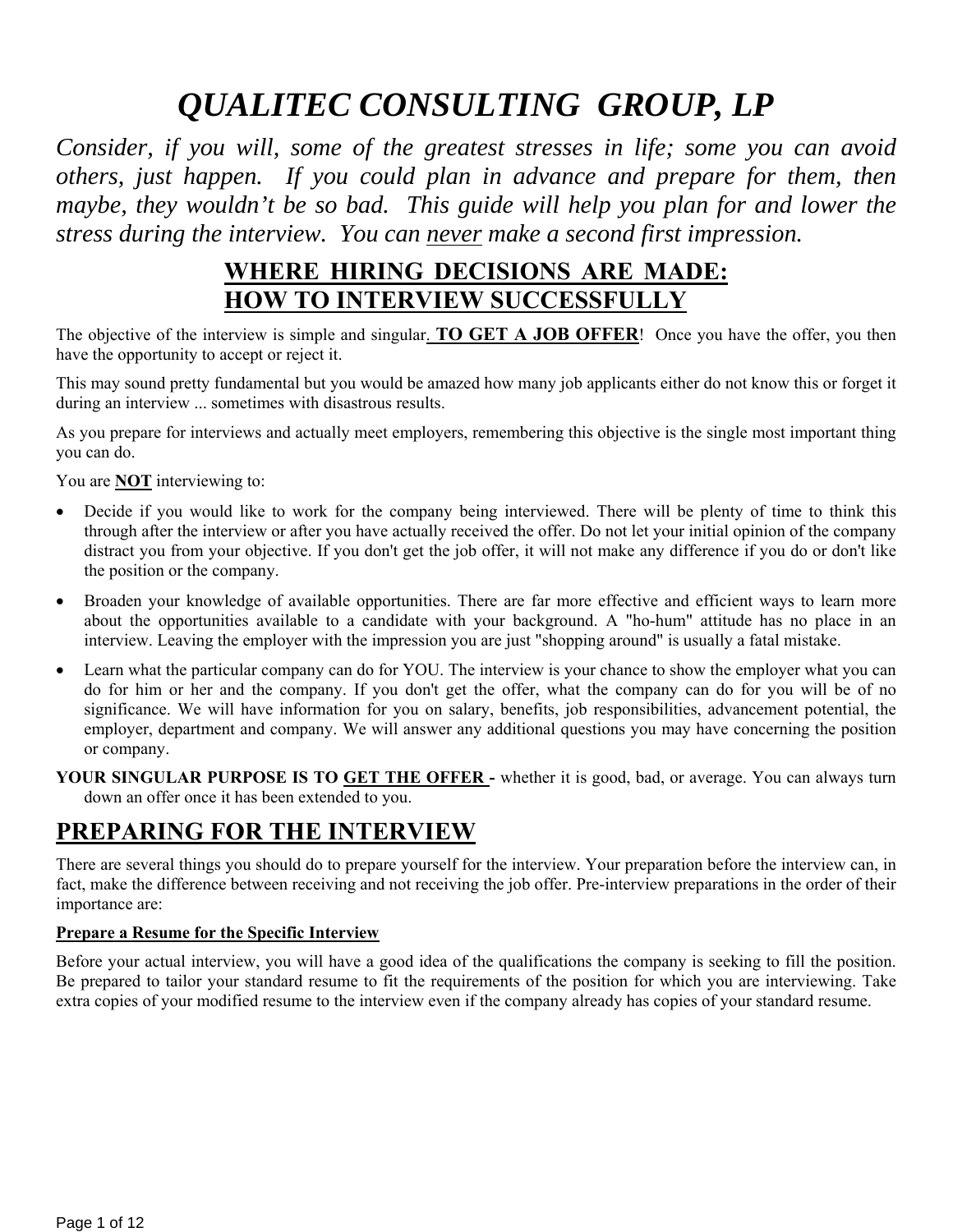#### **Research the Company**

The more you know about the company with which you are interviewing, the more comfortable you will be during the interview and the more prepared you will be to show genuine interest in the company. Your counselor will give you information about the company prior to your interview. The public library is also a good source of additional information - particularly financial publications such as Dun & Bradstreet and Standard & Poor's directories, "Value Line", a publication which provides a summary and analysis of companies' operations and financial accomplishments, is another good source. The company may publish annual reports or other material, which may be helpful, as well.

Volunteer that you have done some research on the company on your own. You should be able to converse knowledgeably about the company and its industry. Your interviewer may be impressed that you know his company's bond rating or recent changes in the price of the company's common stock. Employers prefer to hire individuals who know and like their business and industry.

#### **Be Prepared to Play by the Company's Rules**

Follow whatever procedures are suggested or required without question or comment -regardless of how ridiculous they may seem. Many companies have set procedures for interviewing. By complying fully and graciously, you can show the employer your general attitude and your ability to work well with others, regardless of the circumstances. Remember that the company's primary business is NOT hiring.

#### **Plan Your Dress for the Interview**

Your attire may seem trivial, but you would not want to miss a job offer simply because the employer did not like the way you were dressed. Dress conservatively. For men, research has shown a navy blue or charcoal gray solid or pinstriped suit with a current tie and a long-sleeved starched shirt will make the most favorable impression. Women should wear a business suit with no frills or ruffles, closed-toe shoes, light nail polish, and minimal, conservative jewelry. If you are not sure of the company's work environment, it is better to dress more conservatively than more liberally for the interview.

#### **Allow Sufficient Time for the Interview**

You will probably meet with several individuals during the interview cycle. You will not make your best presentation if you are worried about another appointment. Rushing any of the interviewers at the company could be a fatal mistake. Concentrate on your current situation. Don't think about what you will say to the department manager while you're meeting with the Personnel Manager.

#### **Arrive early for the Interview**

Plan to arrive at the company 15 minutes prior to the scheduled time. Arriving late or barely on time are negative signals to the employer. **There is NO excuse for late arrival at an interview**. Arriving early allows you time to compose yourself and to use the facilities to check your appearance before announcing your arrival.

#### **Keep Yourself in a Positive Frame of Mind**

The purpose of your interview is to discuss the job position, company and related topics. You are not meeting with the employer to discuss inconveniences or personal problems. If your interview begins negatively, it may be difficult to turn it into a positive situation later. **Begin every response on a positive note.** Rather than replying, "No, I don't." "No, I never had any experience." or "No, we never did it that way." try saying: "That area was handled by our..." "I hope to pursue that area in my next career move." "Is that responsibility part of the daily requirements?" "Let me share where I think my experience fits."

#### **After Your Interview**

**Immediately after your interview call your counselor**. It is vital to communicate your feedback from the interview to your counselor so he or she may let the employer know how you felt about the opportunity. Your counselor will also let you know how well the employer felt you would fit the position and the company. Do NOT wait until you drive home, run errands, or return to work. If your counselor is not available, please leave your name and a message.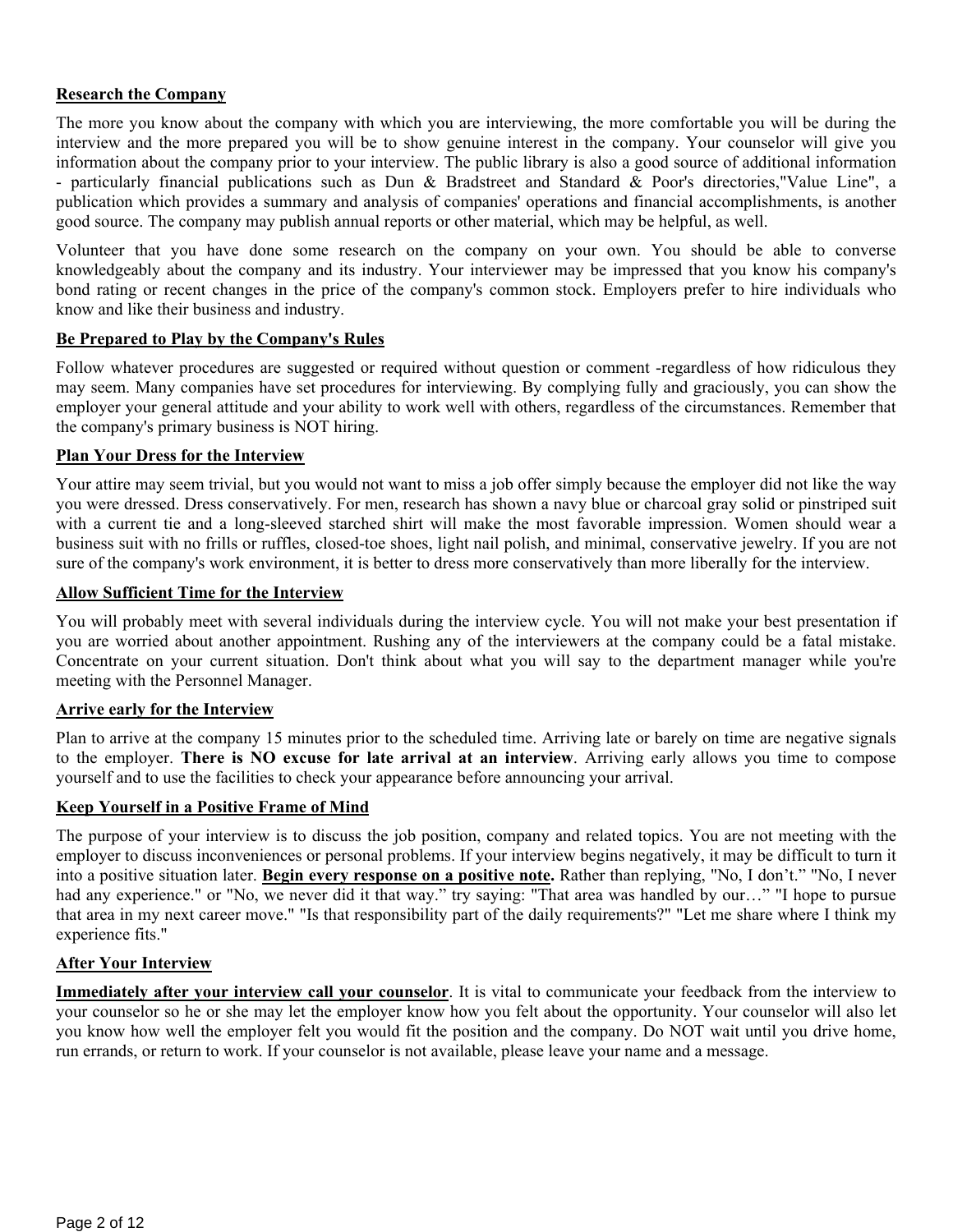## **ANATOMY OF THE JOB INTERVIEW**

Interviews take various forms and are conducted in various sequences. You may, for example, begin in the personnel department and then be escorted to the offices of interviewing supervisors later. Some companies conduct interviews in conference rooms, individual offices or over lunch. Some companies require testing. You will probably be interviewed by more than one person. Although there is no standard "structure", there are recognizable steps or stages within any interview sequence. It will be up to you to recognize the interview stages and to act and react accordingly to each stage.

The basic parts of the interview are: The Arrival, The Initial Contact, The icebreaker, The Chronological Interview, The Topical Interview, The Interview Close and The Exit. Each part is important and deserves separate and detailed attention.

## **The Arrival**

Typically, the first person you will meet is the receptionist who may or may not be expecting you. Greet the receptionist and tell him or her your name and the individual's name you wish to see. Then, follow his or her Instructions.

#### **The Initial Contact**

Regardless of whom you contact initially among the company personnel with the exception of the receptionist, your greeting should include a firm handshake and an enthusiastic "hello" followed by an introduction of yourself. If your first contact is a supervisor in the department offering the job, he or she may talk with you first, introduce you to other staff members and speak with you again before you leave. Your initial contact may be with a personnel employee within the company. He or she will instruct you on how to proceed with your contacts and provide a preview of your agenda while at the company. Remember to "play by the company rules" without question.

#### **The Ice Breaker**

In every interview, there is a short interval of "small talk" before "business talk" begins. You should respond with enthusiastic and pleasant answers to remarks and questions regardless of how trivial they may seem. This part of the interview is also your opportunity to get on a first-name basis with the interviewer. After The icebreaker, do not hesitate to drop the "Mister" or "Ms." and simply call the interviewer by his or her first name.

#### **The Chronological Interview**

Unless you take action, the interview probably will be a completely "chronological interview" controlled solely by the interviewer. Unfortunately, this form of interview provides a poor framework for the interviewer to discover the skills and goals he wants in his new employee and for you to explain how you can satisfy those job requirements. Consider the chronological interview as part of the introductory phase of your interview. You should bring the chronological interview to a close no later than 5-7 minutes after it begins. While being careful not to appear domineering or manipulative, you must take the initiative and subtly begin The Topical Interview. Shifting to The Topical Interview is not difficult **simply look for the first opportunity to ask this question:** 

#### **" What exactly will my first assignment be?"**

When the interviewer responds with a description of the initial responsibilities of the position, your opportunity to convince him or her that your qualifications match the position requirements has begun.

#### **The Topical Interview**

The Topical Interview is completely different from The Chronological Interview. Instead of being guided by a backward review of your previous jobs, The Topical Interview focuses on the responsibilities of the specific job for which you are interviewing. Remember that your strategy is to find out exactly what will be expected of you in the new position and to convince the interviewer that you have the skills to perform exactly as expected in the position.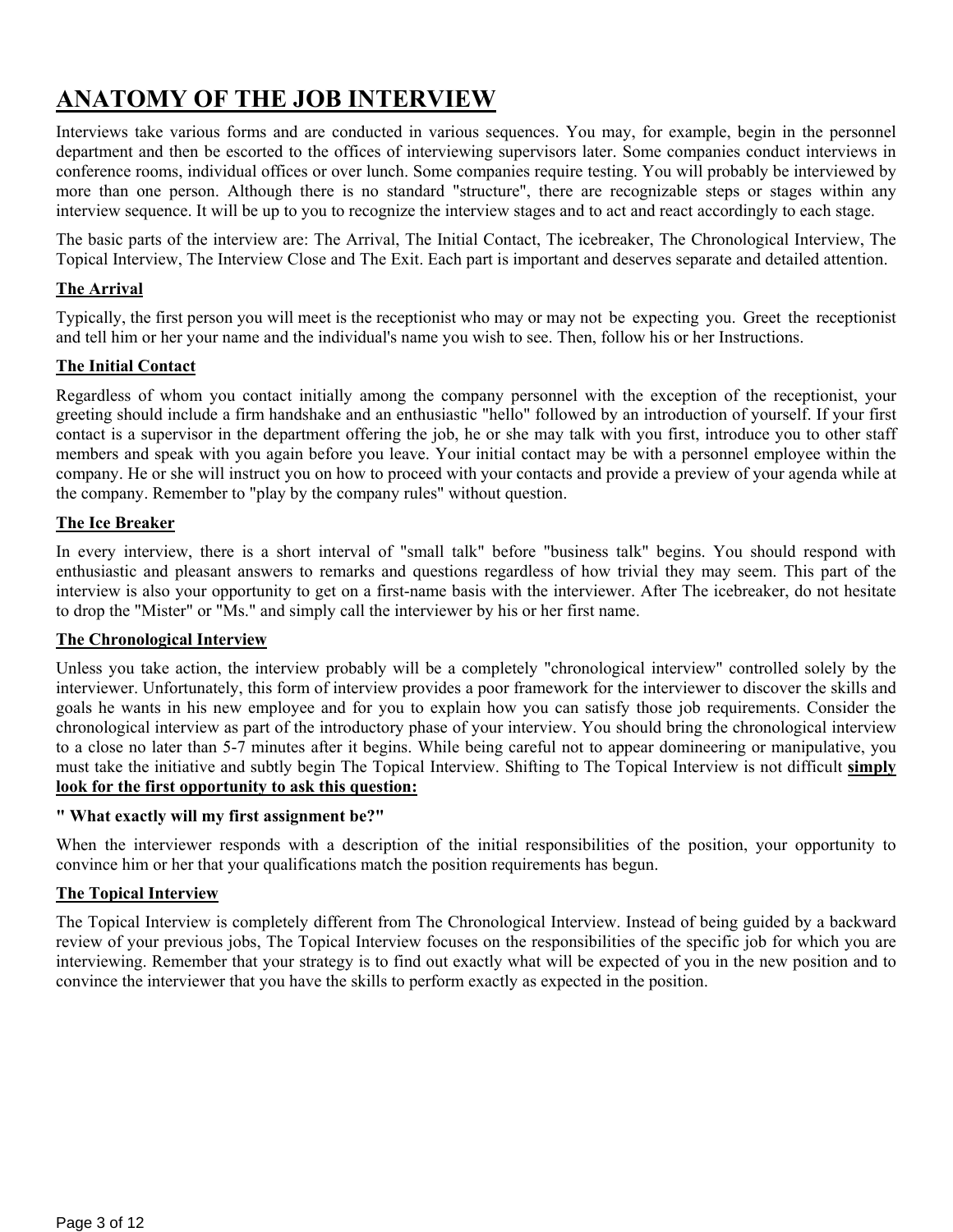#### **The Interview Close**

The Closing phase is perhaps the most important aspect of the interview insofar as making a final impression is concerned. If you close the interview properly, you leave the interviewer with a positive impression of you - head and shoulders above other applicants for the position. The Close involves four steps:

- 1 Briefly recap the reasons you believe you are qualified for the position.
- 2 Regardless of the interviewer's response, **STAY ENTHUSIASTIC!!!**
- 3 Make the statement that the position is exactly what you are looking for and that you would like an offer from the company. (As in all sales, always ask for the offer.)
- $4$  As you prepare to leave, tell the interviewer you would enjoy working with him or her personally.

By following this closing technique, you will have convinced the interviewer that you are definitely interested in the job, you can do the job and that you would like an offer to work with the company. Perhaps most important, you have convinced the interviewer that you will be a part of his or her team and that you are the right person for the job.

## *Remember that you want an offer.*

A typical sequence for an interview close might be as follows:

APPLICANT: "Tell me, Bill, do you think I qualify for this position?"

- INTERVIEWER: "Yes, Tom, I think you do. However, we have several more interviews to complete before we make a final decision on extending an offer."
- APPLICANT: "Fine, Bill, from what you told me, I know I can perform the job responsibilities and I would like your offer to come work for your company."

At this point, you should expect to be dismissed or taken to another interviewer.

#### **Very important:**

**You must convince all parties in the interview cycle that you are the candidate for the position. Assume each interviewer knows nothing about you and start your interview procedure from the beginning. Keep your responses consistent - don't change your goals, duties, etc. from one interviewer to another. All interviews, regardless of who the interviewer may be, should be conducted with a topical interview and a strong, positive close.** 

#### **The Exit**

Your exit from the interviewer's office should be viewed as an additional opportunity to display a positive attitude about the position and company. At the interviewer's office door (or at the elevator), you should repeat your statement that you have the ability to do the job and that the position is exactly what you are looking for. You should also take this opportunity to tell the interviewer you would enjoy working with him or her personally.

#### **Reinforcement at the Exit phase can make the difference between receiving the offer and not receiving the offer**.

#### **After the Interview**

While the interview is still fresh in your mind, write down the strong and weak Points of the interview. By doing this, you will be able to review your Performance prior to your next interview and work on a stronger presentation Of yourself as the **right** person for the job.

**On the day following the interview, call the employer to again express your interest in the job**. Tell the employer you thought over everything discussed in the interview and that you are even more interested in the job now than you were when you left his or her office the previous day. Although the phone call is most effective, if you cannot reach the employer by phone, send a Mailgram with the above message.

By following this interview procedure, you have done everything possible to ensure a good chance of receiving an offer from the company.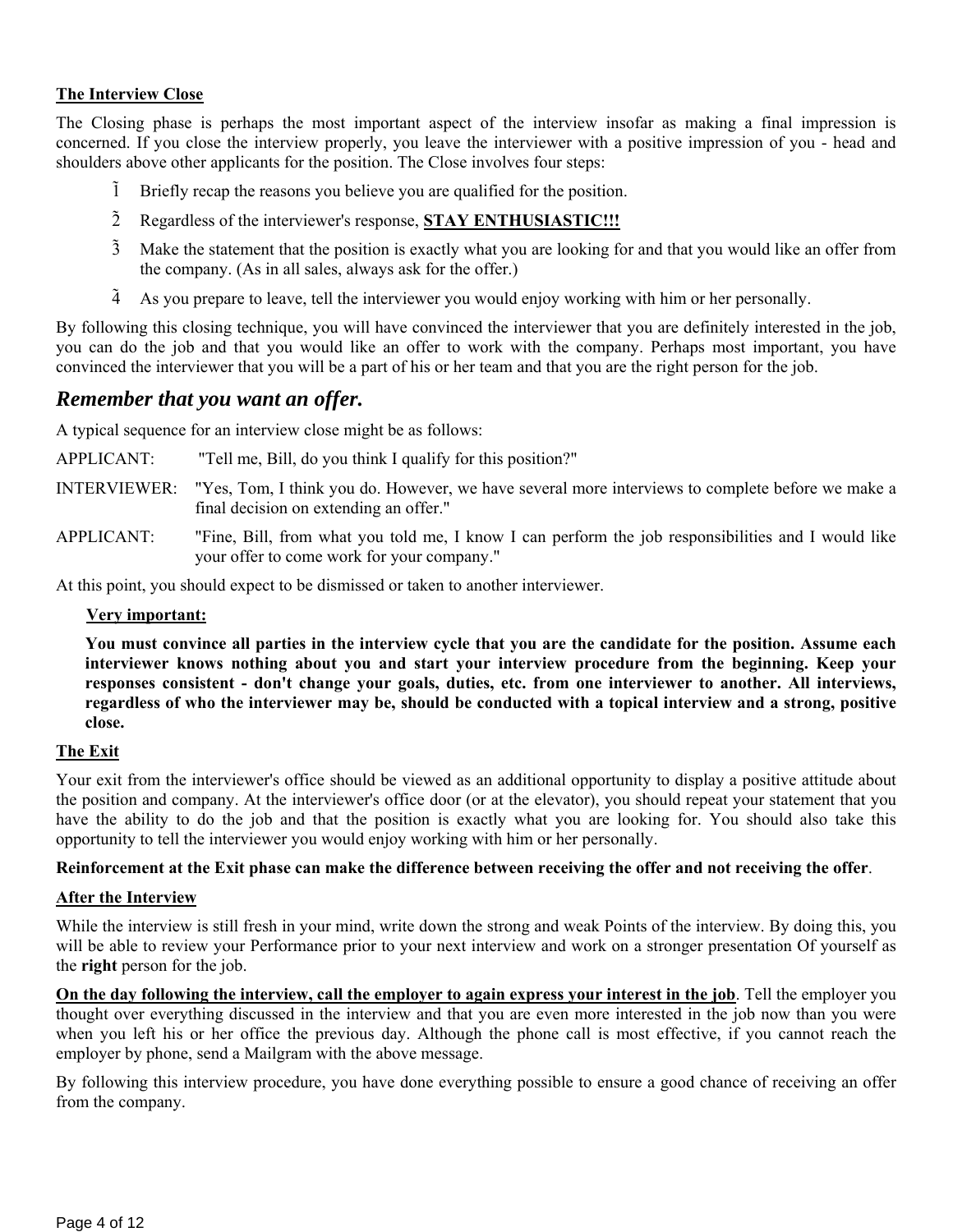## **EMPLOYER HOT BUTTONS**

Before your interview, think of at least one example in your present or most recent position where you have exhibited the following qualities:

- **DEPENDABLE** - Missed only one day of work in the last two years, given a key to the office, could sign checks, never had a supervisor, officer of a social group

- **SELF STARTER** - Designed own job duties, took over a new department, set a production record, developed a new system, went to night school, handled company credit union, in charge when boss was away

- **LOYAL** - Gave a long notice on last job, helped the old company on Saturdays, great reference, respected former boss, would not leave during busy season, turned down offers while working.

- **INTELLIGENT** - College grades, wrote a paper on studied at night, Ranking in class, test results, special duty in the military, fraternity/sorority

- **FRIENDLY** - elected to an office, member of several social services groups, teaches Sunday school, presented award/gift from last job, counseled fellow employees, projects warmth

- **PRODUCTIVE** - Turned out number of work, won a production award, increased sales, wore several hats, set records

- **LEADER/MANAGER** - Officer in the service, promoted to manager, elected president of -, reduced turnover by, increased productivity by..., and opened a new branch or department

- **ACCURATE WORK** - Former boss said produced number because of accuracy, collects stamps, treasurer at church

- **STABLE** - Had one job for - years, worked every summer for attended night school for - years, lived in Houston all your life

- **CREATIVE** - Designed a new system, created a new technique, writes as a hobby, solved a problem in a unique way, invented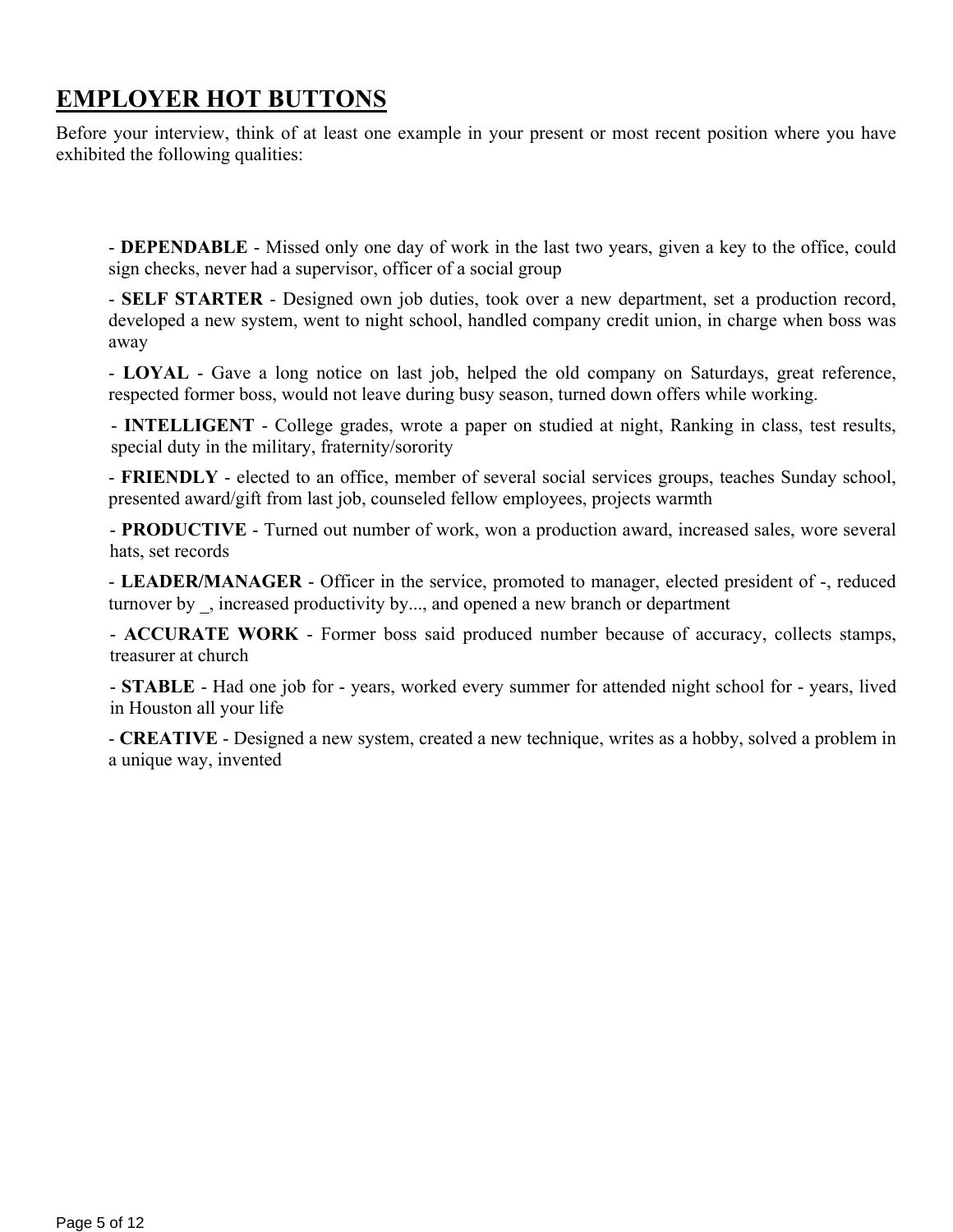## **MOST DIFFICULT INTERVIEW QUESTIONS**

**When preparing for an interview, go through the following list of questions and write down appropriate responses. Don't memorize your answers; review them for content before your interview.** 

## **PERSONAL**

## **1 Tell me about you ?**

Respond by asking, *"What specific information or details would you like to Know?"* Be careful with an interviewer who allows you to talk as long as you wish on this question. Limit your answer to 2 minutes, don't ramble and avoid discussing details. Your answer should relate to the job opening – discuss Qualities, which show how you could benefit the employer.

## **2 If hired, how long would you stay with us?**

*"I am looking for a career opportunity; I would like a challenging position that would lead to additional responsibilities within the same company."* 

## **3 How soon are you ready to make a move?**

*"I am ready to accept an offer from your company immediately. However, I don't want to leave my current position abruptly without letting my supervisor and coworkers know the status of my work. I would like to give my current employer two weeks notice. However, / would be able to start learning your software and operating procedures in the evenings during that time. "* 

## **4 What factors are involved in a move for you? / Do you have family or Personal obligations that could keep you from moving?**

Do not give the interviewer a list of problems (or potential problems). Stress the importance of your position to your family. Your spouse/significant other wants you to work in a position where you are happy.

## **5 Why are you leaving your present job? / Why did you leave your most recent job?**

Stick to one response - don't change answers during the interview!

*"Due to economic cut-backs. " "Reduction in the work force due to economic problems. " "To obtain a position that offered more opportunity and challenge. Do not say I am always looking for a good opportunity, if this were the case then why should they hire you if you are just going to continue to look. Do not cast any negative shadows over your employer or boss, no bridge burning parties you might as well get up and leave now. You should have a legitimate reason that takes little conversation like health reasons or family issues.* 

## **6 How do you feel about leaving your benefits?**

*"My main objective is to find a challenging and responsible position. Benefits are secondary."* 

## **7 Describe your ideal working environment. /if you had your choice of companies and jobs, where would you go? What qualities do you look for in a job?**

*"My main objective is to find a challenging opportunity which will afford me the chance to make a meaningful contribution."* OR *"I have enjoyed all of my previous positions and accept each new assignment as a challenge and an opportunity to continue to learn and develop."* 

## **8 What do your co-workers think of you?**

*"I have always worked well with both the employees in my department as well as employees in other departments."*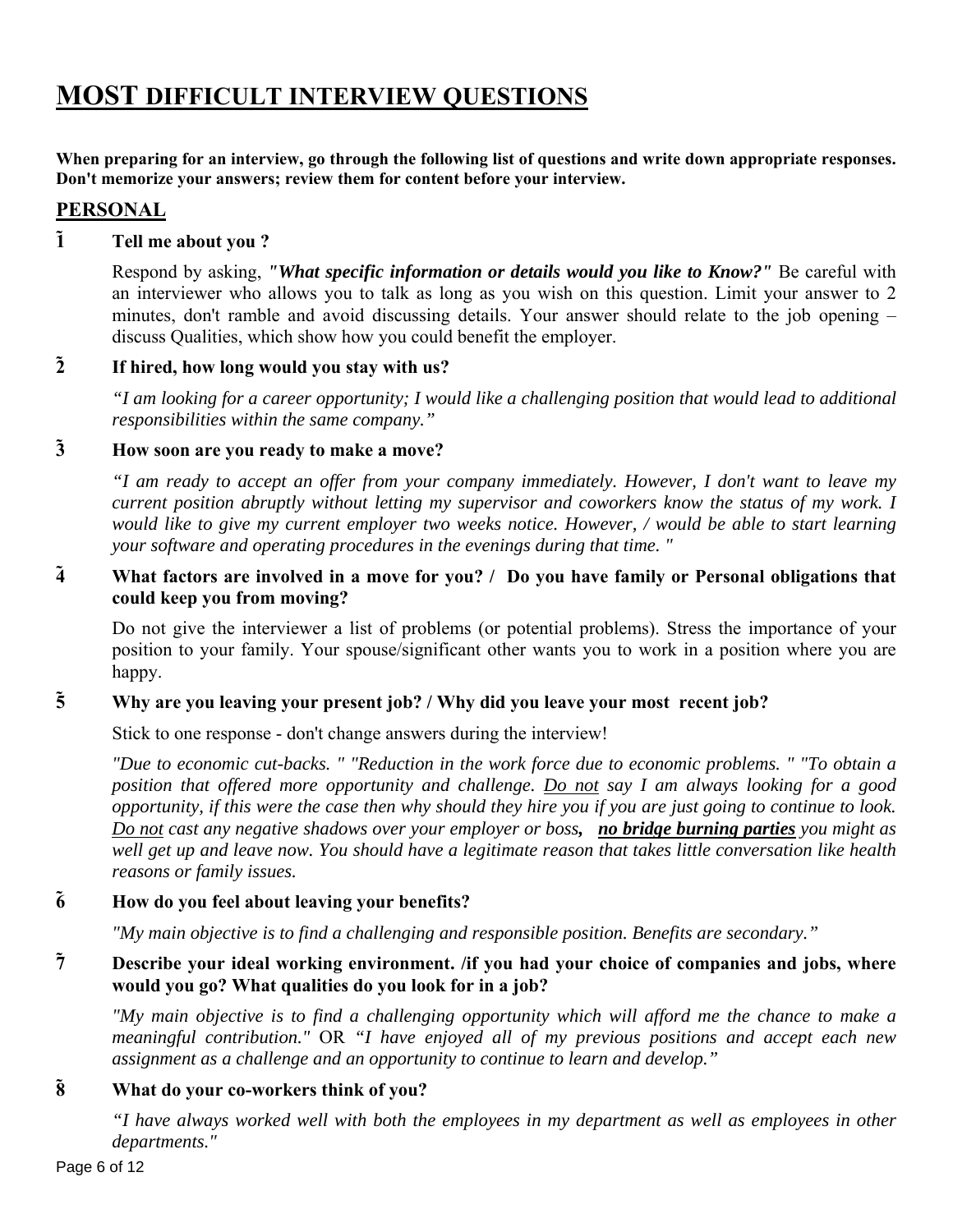## **9 Why haven't you found a new position by now?**

*"As you know, the employment market has been effected by the economic downturn and I want to make sure the position I accept is the right one."* 

## **10 Have you thought of leaving your current position before now? If so, what has kept you there until now?**

*"I have been approached for a few opportunities. Although I have considered them, I have been pretty satisfied with my current employer and did not want to make a move unless I was sure I had found the right opportunity."* 

## **11 Do you believe you might be happier in a different size company?**

If you received most of your experience at companies similar in size to the one with which you are interviewing, make a point of it in your response: *"As you can see from my background, I feel I can perform at my best in a* \_\_\_\_\_\_\_\_\_\_\_\_\_-sized company. However, I am flexible and can adapt to different *working environments."* If you have experience in companies of varying sizes, emphasize your flexibility: *"As you can see from my background, I have been successful working in companies of various sizes. "* 

**12 Do you have any objections to psychological tests?** 

NO!

## **13 What other types of jobs/companies are you considering?**

*"I have several other possibilities under consideration and I am presently evaluating which one would offer me the most challenge and provide the opportunity to contribute. "* 

## **14 Have you kept up-to-date in your field? If so, how?**

*"I subscribe to publications and trade magazines. "* (Name two or three of the publications and magazines published in your field of expertise.)

## **15 What was the last book you read / movie you saw / sporting event you attended?**

It is always positive to show an interest in reading - especially of Professional / industry development materials. However, you may want to also include interests away from work so the interviewer will see you have a personality aside from your work interests. Movies and sporting events show the interviewer more about your personality and how you might fit in with other employees.

## **16 How would you describe your personality? /Give me 3 adjectives that describe you.**

*"I am friendly and like meeting and working with people."* OR *"I am successful, fair but firm and expect to give anything I do 110%."* OR *"I am friendly, hardworking, conscientious, truthful, organized, and thorough."* (Pick any three.)

## **17 What are your goals? /What are your short range (1-3 years) and long range (4-6 years) objectives?**

Talk about the job for which you are interviewing. "*My immediate goal is to obtain a position, which is challenging and will offer me the opportunity to continue to learn and advance to more responsible and challenging assignments. " OR* "*My immediate goal is to find the right position which will offer a challenge and afford the opportunity to reach my full potential. "* 

## **18 What are you doing or have you done to reach those objectives?**

*"As you can see from my background, I have been assigned increased responsibilities and more difficult assignments as I had the experience to handle them. I see this next opportunity as one more learning process to accomplishing my objectives,"*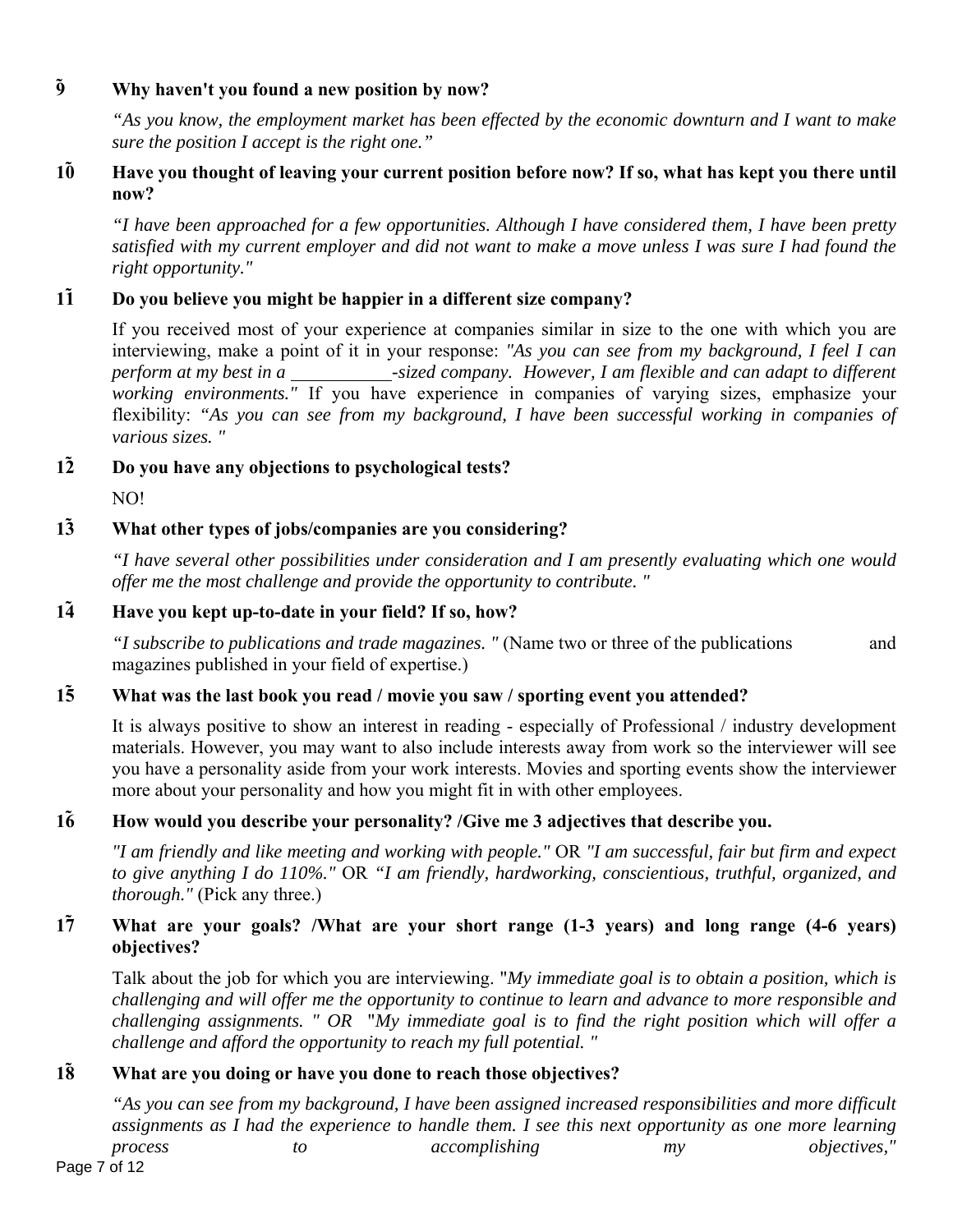### **19 What new goals have you established recently?**

*"To continue to gain as much as possible from each new experience and opportunity."* 

## **20 How do you feel about people from minority groups?**

*"I get along and work well with people from all ethnic backgrounds."* 

## **21 How would you feel about working for a man/woman?**

"*I respect and work well with my superiors regardless of their gender."* 

## **22 If you could begin your career again, what would you do differently?**

"*I have been very fortunate to make the most of the opportunities offered to me, therefore I would not do anything differently. "* 

## **23 According to your definition of success, how successful have you been to this point?**

*"I would say I have been very successful. I have always had challenges, which have been able to meet and have been able to make meaningful contributions both on and off the job. "* 

### **24 What hours are you used to working?**

*"I usually arrive at work early so I can organize my day and work until I finish the project I'm working on which often requires working past regular business hours. Basically, I arrange my schedule around projects at work - I do whatever it takes to get the job done."* 

## **25 Did you bring a resume?**

ALWAYS bring several copies of your resume as you may meet with several individuals.

### **26 If hired, what do you see in your future?**

*"An opportunity to contribute towards increased efficiency and profits which in turn will provide me with a challenge to continue to excel. I want to grow professionally by making meaningful contributions and gaining added responsibility. I feel promotions will come as a result of hard work."* 

#### **27 Will you be out to take your boss' job?**

*"No Sir/Madam, my main objective is to work hard and make a contribution and an impact on this organization. I feel if I do so, promotions will come."* 

## **28 Isn't this a career switch?**

*"No, I do not feel any change is a switch. I feel we gain skills, knowledge and experience from everything we do which is applicable in almost every other area of endeavor."* 

## **29 What else do you think I should know about you?**

This normally is asked toward the close of the interview and provides you with the opportunity to either summarize your strengths or to point out any areas of your background, which you feel, was not covered during the interview. Have 2 or 3 strong points to make in less than 2 minutes, which will recap how you can make a difference to the company with which you are interviewing.

## **30 Do you generally speak to people before they speak to you?**

*"It really depends on the situation. I will introduce myself to new people if it is appropriate. If someone is speaking and I feel it is appropriate to give my input or ask questions, I will contribute. I also try not to interrupt conversations when it is apparent it is a closed conversation or presentation."*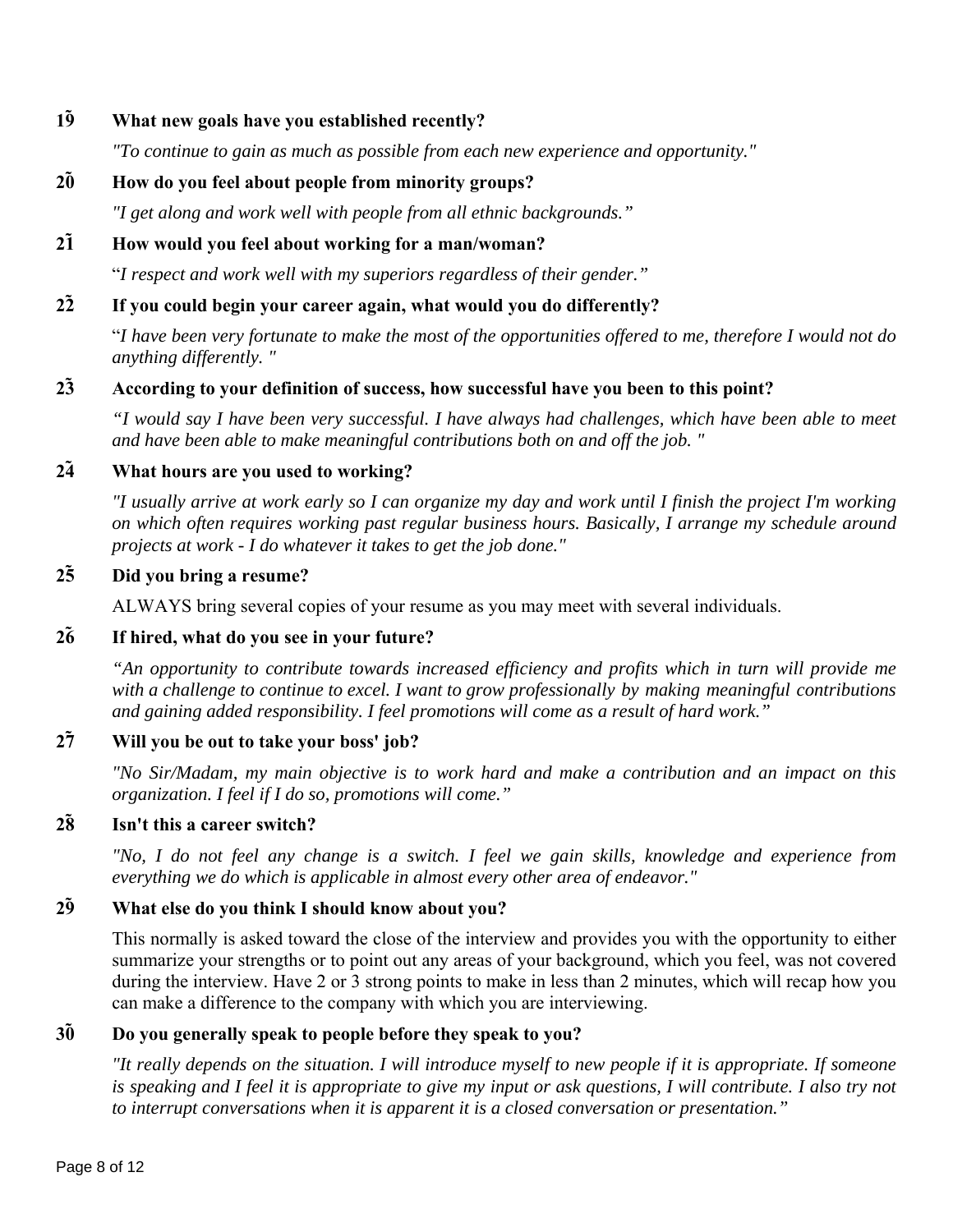## **SKILLS**

## **Why should we hire you? /What can you do for us that someone else can't do?**

Relate past experience, which represents success in solving problems, which may be similar to those of the prospective employer. "As *my record indicates, I have made a meaningful contribution to my previous1present employer and I will be able to bring the same experience to interviewer's company."*  OR *"My qualifications and experience give me the necessary skills and abilities to make a meaningful contribution to interviewer's company."* 

## **2. How long would it take you to make a meaningful contribution to our firm?**

*"My previous experience has proven that I am a quick learner. Since this position and my previous assignments are similar, I will be able to become productive immediately. "* 

#### **3. You may be overqualified or too experienced for the position we have to offer.**

Possible answers: strong company needs strong employees, experienced people are at a premium today, emphasize interest in a long-term association with the company, employer will receive a faster return on investment because you have more experience than required. *"My previous experience just means I can do a better job in a shorter period of time. In addition, I can assist your organization in more areas."* 

#### **4. Have you helped increase sales/profits? If so, how?**

Site one or two specific examples.

#### **5. Have you helped reduce costs? If so, how?**

Site one or two specific examples.

#### **6. How much money did you ever account for?**

If you were not directly accountable for money, explain your role in terms of budgeting, sales, etc. (profit or revenue related).

#### **7. Do you like working with figures more than words?**

Answer this question with the available position in mind but do not limit yourself to one or the other, exclusively. *"I have more experience working directly with figures but I have also been responsible for reporting conclusions and reasons behind those numbers in our executive reports and meetings. " OR "Most of my experience has involved writing reports and preparing presentations interpreting financial data."* 

#### **8. What were your most significant accomplishments in your current or most recent position?**

Site specific examples. *"I assisted in the development of anew product line which increased the company's revenue by 23%. "* 

#### **9. Would you describe a few situations in which your work was criticized?**

*"In regard to my work, my dealings with my Superiors and fellow employees has been very positive. "* 

## **10. If I spoke with your current or most recent boss, what would he or she say are your strengths and weaknesses? /What are your strong points/weaknesses?**

Give three strong points and relate them to the interviewer's company and the particular position for which you are interviewing. *"I am organized; I can accomplish objectives by working well with others and I'm determined to reach the company's objectives."* Give only one weakness and turn the negative into a positive. *"I am sometimes impatient and do the work myself if the project is running late."*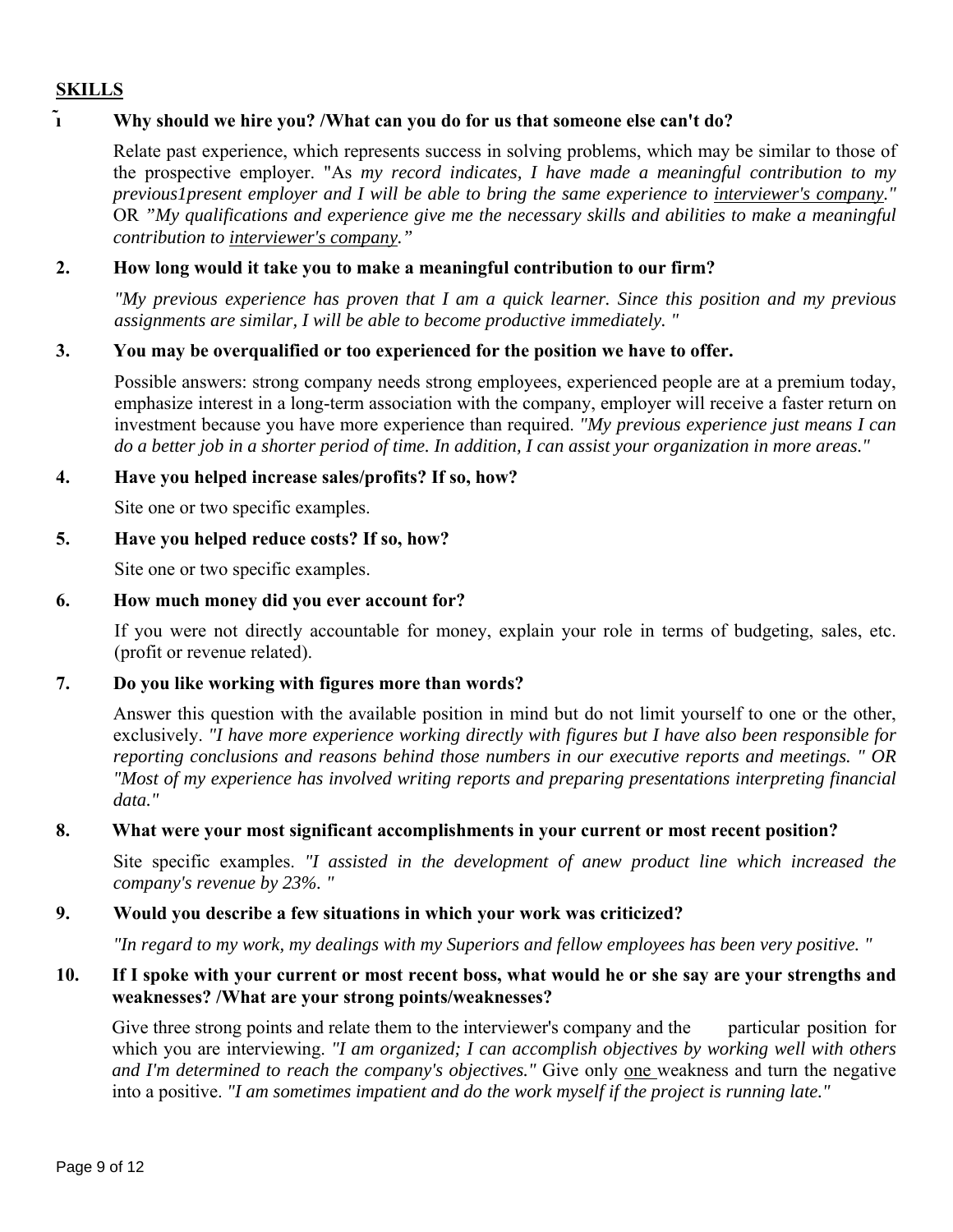## **11. Can you work under pressure, deadlines, etc.?**

*"I have never had a problem working under pressure or meeting deadlines. As you can see from my resume, many of my previous assignments were completed before schedule."* OR *"I have always been able to do my best work when under pressure or have short deadlines to meet. "* 

#### **12. Are you creative? Give one or two examples.**

#### **13. Are you a leader?**

Give one or two examples.

#### **14. Are you analytical?**

Give one or two examples.

#### **15. How did you do in school?**

If your GPA was high or you graduated with honors, emphasize these points. If your GIPA was average, explain the reasons in a positive way. "/ *carried a full course load while working 30 hours a week at a public accounting firm. Or I was Treasurer of a business fraternity, a reporter for the school newspaper and recognized as an outstanding member of the ABC Society.* 

#### **16. What is your leadership/management style?**

*"I can adapt to the management style of the company I work for as wen as that of the individuals under my direction."* 

#### **SUPERVISORY SKILLS**

### **1. Are you or could you become a good supervisor? /Why do you feel you have management potential?**

Give an example. *"I was responsible for a support staff involving 5 employees made up of 4 project assistants and a secretary."* OR "/ *was not officially a supervisor, however, I was responsible for various temporary employees in my department which involved anywhere from 1 to 6 temporaries at various times."* OR "As *you can see from my background, each of my prior positions have increased in responsibility and authority. Based on this I am confident that can handle managerial positions."* 

- **2. Did you ever fire an employee? If so, what were the reasons for firing the person and how did you handle it?**
- **What do you think is the most difficult task as a supervisor?**

## **INTERVIEWING COMPANY**

## **What do you know about our organization?**

Discuss products, services, revenues, problems, people, and history. "ABC *Company employs 500 employees involved in the manufacturing of widgets. 1988 revenues were \$56 million and you are presently expanding your operations with the addition of two new manufacturing facilities.* 

#### **2. Why do you want to work for our company?**

You would like to be part of a company project, solve a company problem, etc. You like what you've heard about the company's policies, goals, management, etc. "/ *understand your company is interested in employees who want to work hard and make a meaningful contribution."*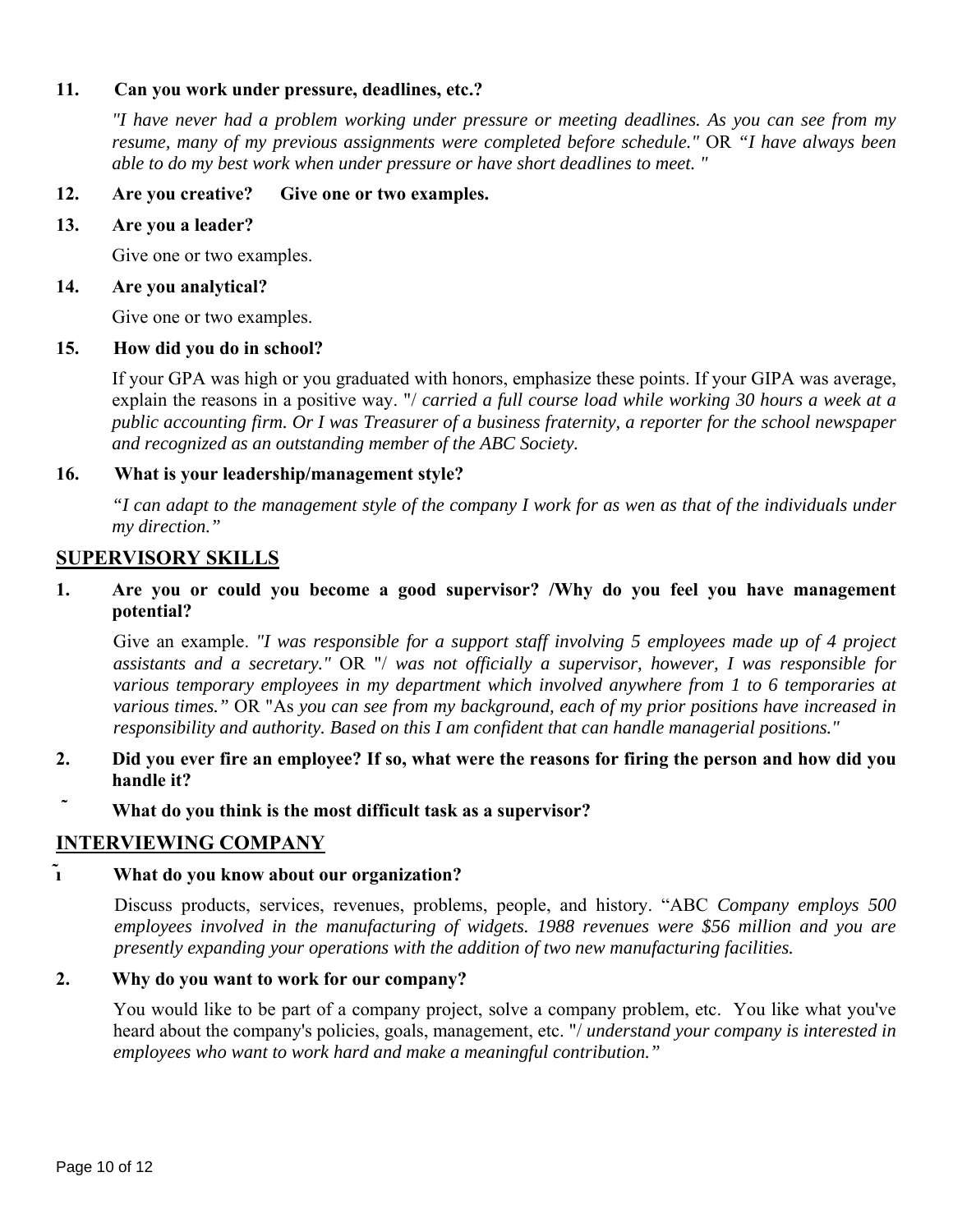## **POSITION**

### **Please give me your definition of… (The position for which you are interviewing).**

### **2. What position do you expect to have in two years/five years?**

*"I have not identified a specific position down the road. I am more interested in the contribution I can make and feel with hard work, the right position will become available when I am ready for it."* 

#### **3. How would you structure this job?**

*"I am not in a position to make this determination. I do not fully know how your company is structured or how each position relates to the other positions."* 

## **SALARY\$\$\$\$\$\$\$\$\$**

- **1 Why aren't you earning a higher salary with your level of experience?**
- **2 What salary do you feel this position should pay?**

Be careful - the market value of the position may be the answer. "My understanding is that a job like the one you're describing may be in the range of \$

## **3 What salary do you think you are worth? /What kind of salary are you looking for?**

*"I am sure your organization offers a competitive salary, however, until I learn more about the position and the responsibilities I would like to defer that question."* 

#### **PREVIOUS EMPLOYERS**

## **1 How would you evaluate your present or most recent firm? /What do you think is wrong with your current or most recent company?**

*"My last employer gave me an excellent opportunity to contribute by offering me increased responsibilities and challenges." OR "My last company was a good place to work. My boss and coworkers provided me with an opportunity to grow and develop. "* 

## **2 What features of your current or most recent position did you like most/least?**

*"I liked the opportunity to contribute and make a difference in my department and the organization. "*  OR *"I enjoyed having the opportunity to make a meaningful contribution requiring innovative concepts and teamwork."* 

#### **3 Which of your previous jobs did you like best?**

*"I have enjoyed all of my previous positions. Each provided me with an opportunity to continue to gain more experience and responsibility."* 

#### **4 What do you think about your current or most recent supervisor?**

*"He/she provided me with the opportunity to continue to learn and make a more meaningful impact on both my position and my contribution to the over-all operations. "* 

**5 In your current or most recent position, what problems have you identified that had previously been overlooked? /How have you saved your company or department time, money or unnecessary problems?** 

#### **6 How did you obtain your past positions?**

*"Most of my prior positions were obtained through my own contacts."*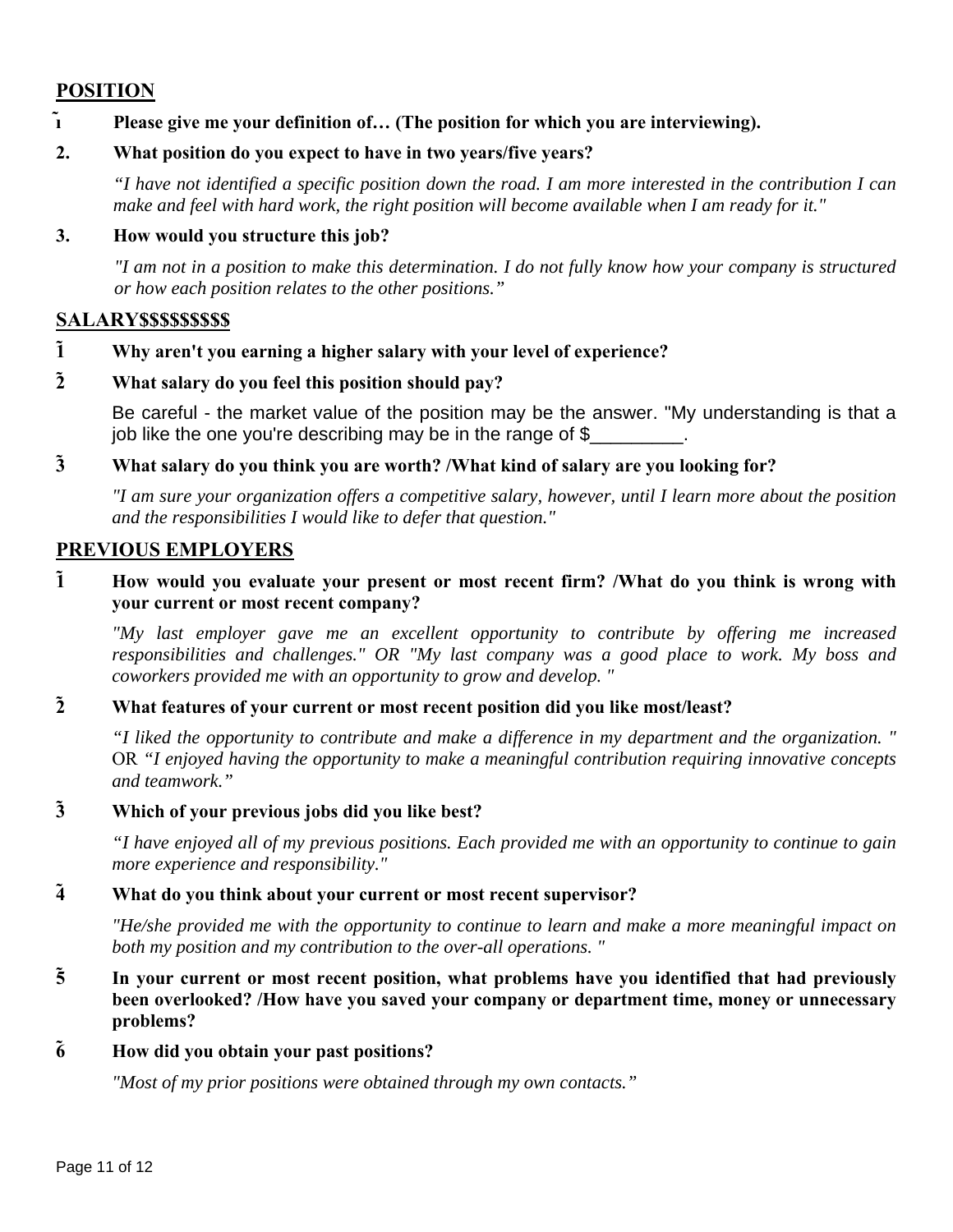## **QUESTIONS TO ASK THE INTERVIEWER**

- 1. Why is this position open?
- 2. How often has this position been filled in the past 5 10 years?
- 3. What are the primary reasons given when past employees have left this position?
- 4. Why did the person who most recently held this position leave?
- 5. What would you like done differently by the next person who holds this position?
- 6. What are some of the objectives you would like accomplished in this job?
- 7. What objectives are most pressing? What would you like accomplish in the next 2 to 3 months?
- 8. What are some of the long-term objectives you would like accomplished through this position?
- 9. What freedom would I have in determining my work objectives, deadlines, and methods of measurement?
- 10. What type of support does this position receive in terms of people, finances, etc.?
- 11. What are some of the more difficult problems one would have to face in this position? How do you think these could be best handled?
- 12. Where could an employee go who is successful in this position and within what time frame?
- 13. In what ways has this company been most successful in terms of products and services over the years?
- 14. What significant changes do you foresee in the near future?
- 15. How will the performance of the employee in this position be judged? What accounts for success?